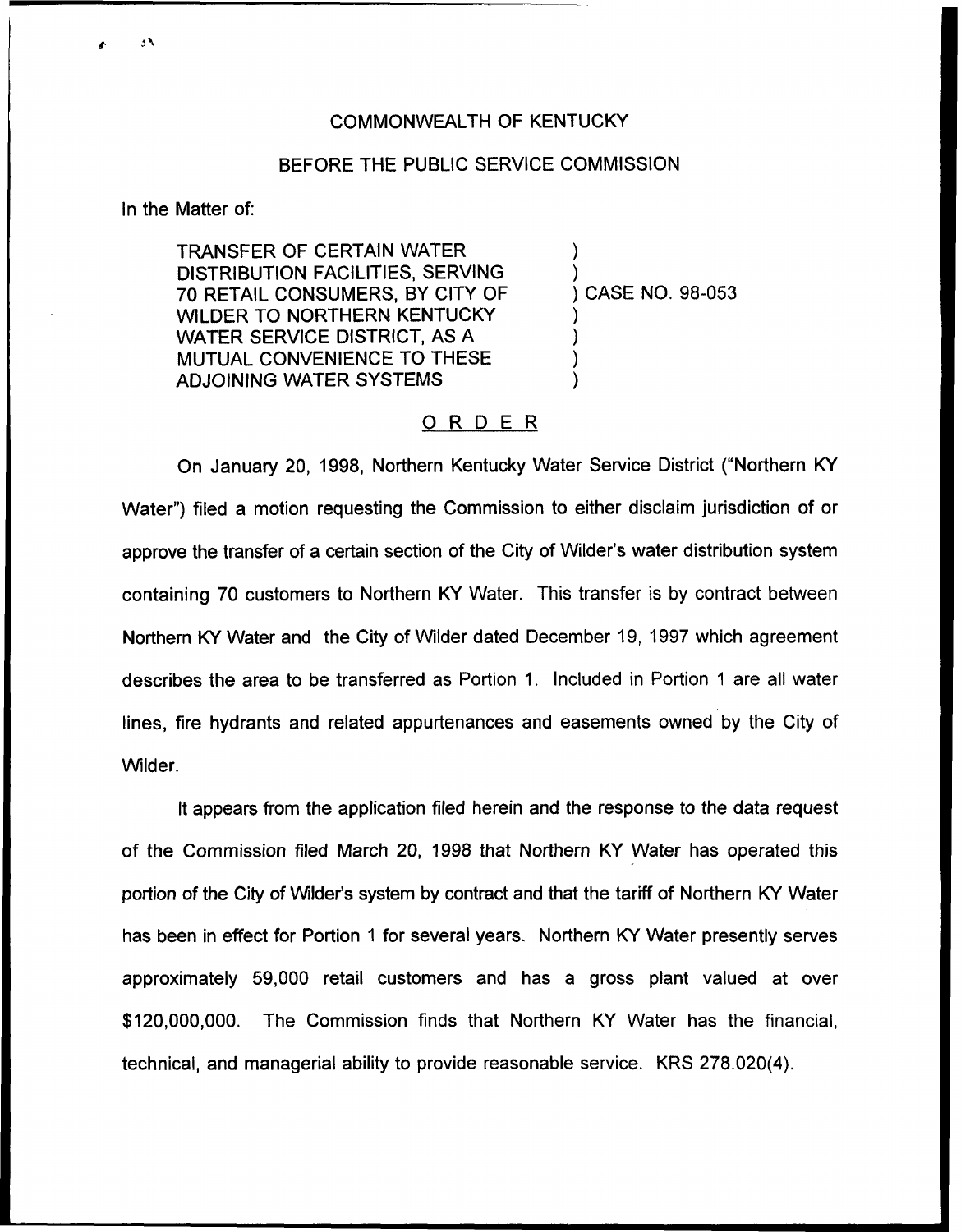This is a transfer of part of the operating facilities and customers of a nonjurisdictional utility (City of Wilder) to a jurisdictional utility (Northern KY Water). Upon the transfer of a part of the operations of one company to another company, 807 KAR 5:011, Section 11(1), requires the new operating company to file with the Commission an Adoption Notice, adopting, ratifying and making its own all rates, rules, classifications and administrative regulations of the old operating company. However, in this case Northern KY Water cannot adopt the rates, rules, and regulations of a non-jurisdictional utility. This is also coupled with the fact that the portion to be transferred has been subject to Northern KY Water's tariff since 1983.<sup>1</sup> The Commission finds that an Adoption Notice in not required to be filed in this case. 807 KAR 5:011, Section 11(1) and Section 14.

IT IS THEREFORE ORDERED that:

1. The request of Northern KY Water for the approval of the transfer of Portion <sup>1</sup> as contained in the Agreement dated December 19, 1997 is granted.

2. An Adoption Notice is not required to be filed in this case.

3. Northern KY Water shall notify the Commission upon the completion of the transfer.

 $\ddagger$ See Northern KY Water's Response to the Commission's March 5, 1998 Order filed March 20, 1998.

-2-